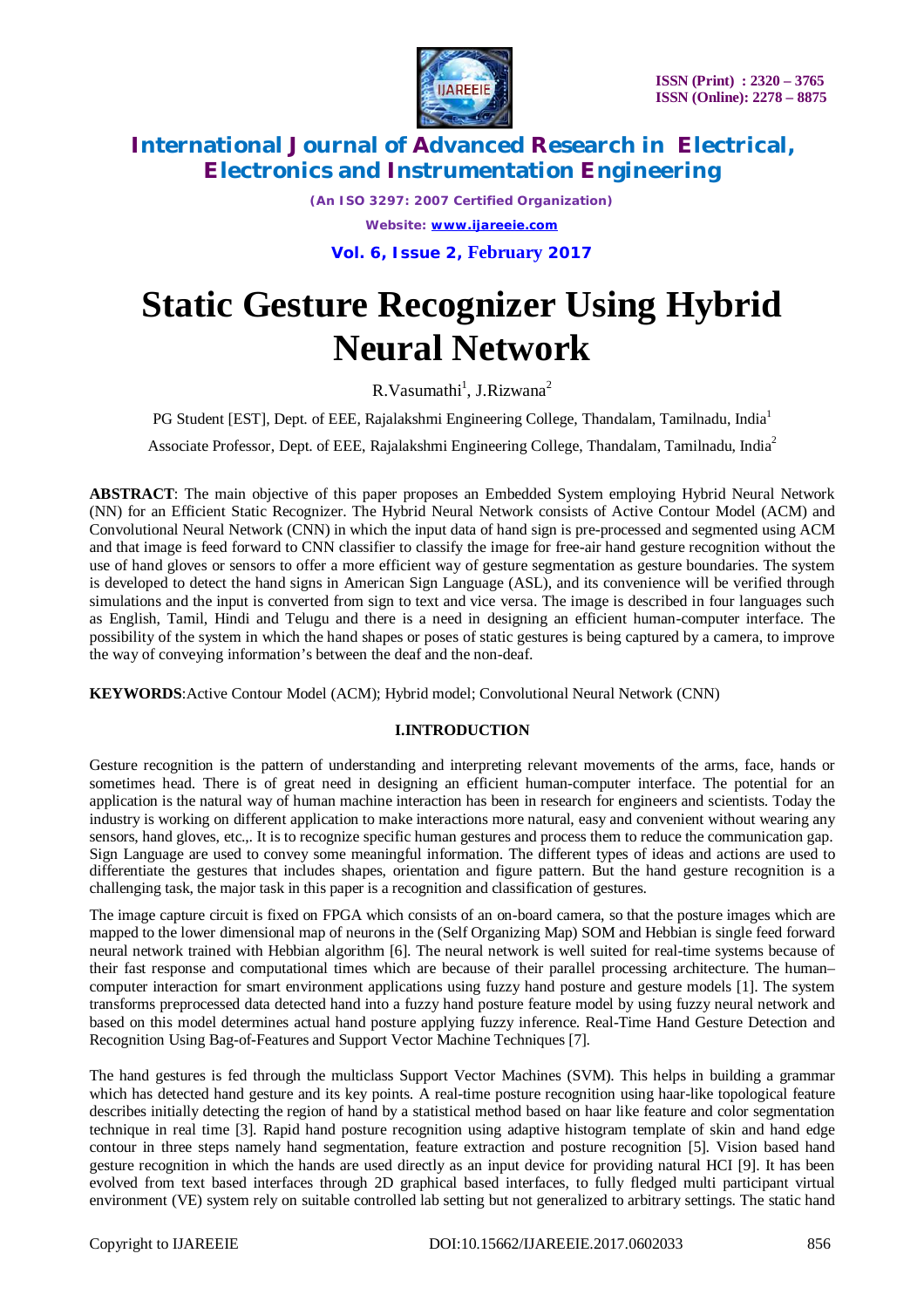

*(An ISO 3297: 2007 Certified Organization)*

*Website: [www.ijareeie.com](http://www.ijareeie.com)*

#### **Vol. 6, Issue 2, February 2017**

sign recognition using linear projection methods explains shape matching algorithm method such as linear projection methods for static hand sign recognition in Malaysian sign language [8].

A real time hand gesture recognition based on haar wavelet representation which consists of a code word scheme based on features of hand gestures and the use of new measurement metric with a penalty score which enhances recognition accuracy [11]. Artificial neural networks for real-time optical hand posture recognition using a color-coded glove describes optical capture of the image of hand in the frame of video camera which is being processed inside an immersive virtual reality workspace by use of specially coded color glove [4]. The hand sign uses a feed forward ANN trained using supervised hebbian algorithm for input data preprocessing and data classification in competitive Artificial Neural Network (ANN) [10]. The pose of hand model is estimated with an Unscented Kalman Filter (UKF) in which it permits higher frame rates providing higher accuracy to minimize the geometric error [2].

#### **II.FLOW DIAGRAM**

The flow diagram representation of the Hybrid NeuralNetwork (ACM CNN) architecture is shown in Fig 1.

1. InputImage: The hand gesture images are captured and collected in the data folder, so that the image of hand sign is taken as input during simulation. The image is preprocessed, segmented and classified using hybrid neural network, the sign to text and vice versa is performed. The conversion of languages such as English, Tamil, Hindi and Telugu are being used in this system.

2. Pre-processing and Segmentation: The input image of hand sign is cropped in certain size and the threshold value is set according to the image of hand. The image is preprocessed and segmented by converting Red Green Blue (RGB) to gray and the pixels are assigned.

3. CNN Classifier: The hand sign is recognized and it is classified using CNN for saving memory as well as time. CNN has N number of layers and in which each layer has many neurons that respond to different combinations of inputs from the previous layers.

4. Hand Gesture Output: Finally, the hand gesture is recognized, which is the output of the proposed hybrid neural network model.



Fig. 1. Flow diagram of Hybrid Architecture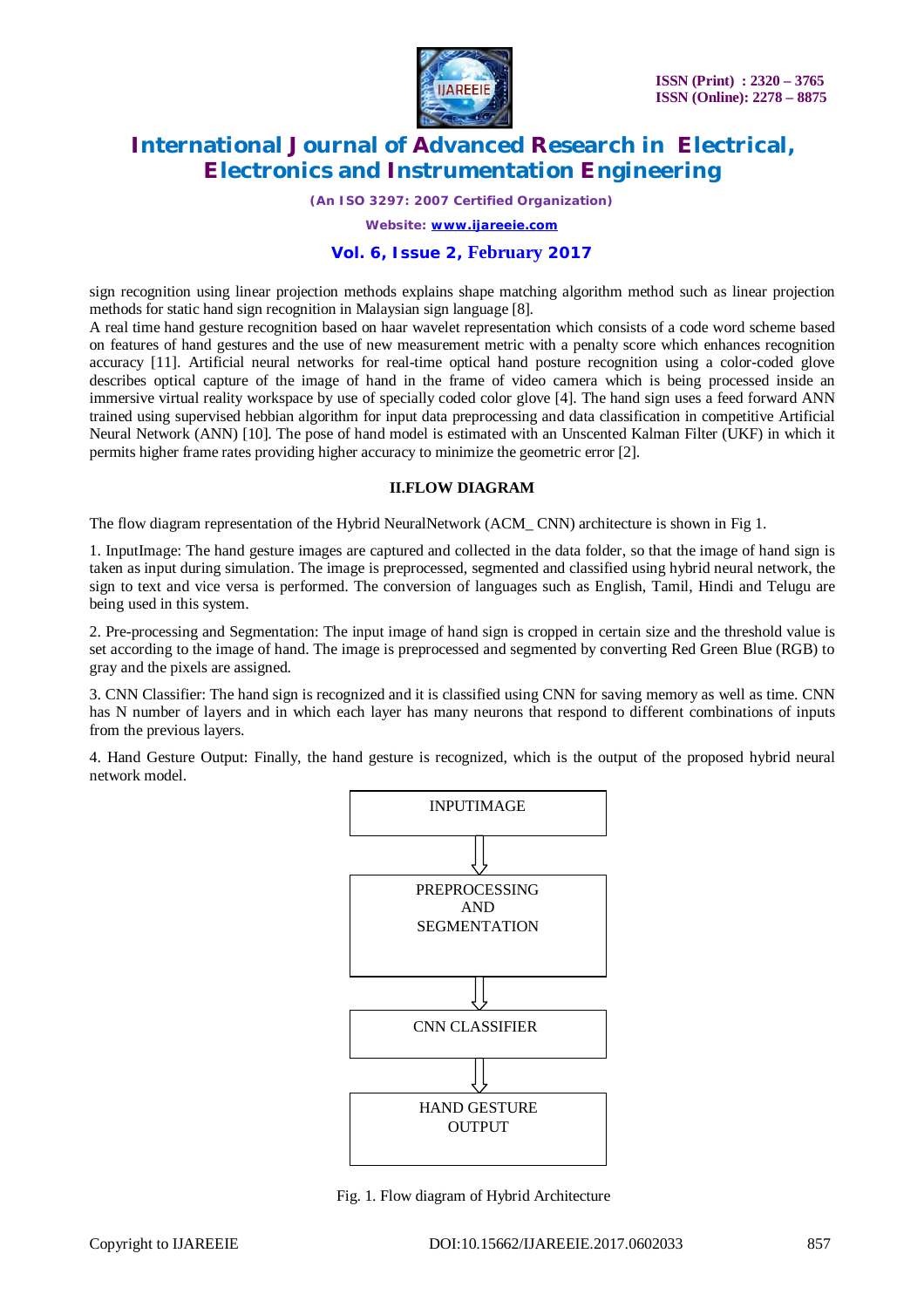

*(An ISO 3297: 2007 Certified Organization)*

*Website: [www.ijareeie.com](http://www.ijareeie.com)*

#### **Vol. 6, Issue 2, February 2017**

#### **III. ARCHITECTURE OF HYBRID NEURAL NETWORK**

The block diagram representation of the Sub model of Hybrid Neural Network (ACM\_ CNN) is shown Fig 2. The proposed hybrid neural network model is a composition of Active Contour Model (ACM) and Convolutional Neural Network (CNN). This is to realize for much better prediction system. ACM can be used for preprocessing and segmentation of data. Convolutional neural network is used as a classifier. The objective of hybrid model is to reduce error of each model and to obtain globally optimal efficient performance. The hybrid neural network model has better properties than single model, it is able to interpolate and extrapolate much more accurately is easier to analyze and interpret the data. This model reject input noise and provides better results for the system.

1. Active Contour Model (ACM): Active contour algorithm was first introduced in 1987 by Kass et al to gain popularity and to represents an object boundary as a parametric curve. Active contour is the model widely used in image segmentation which is a fundamental task in image analysis responsible for partitioning an image into multiple sub-regions based on a desired feature.

Active contour detects the static hand poses from the camera is composed into image preprocessing and segmentation. The aim of preprocessing is to revamp the image data that extracts unwanted distortions and enhances some image features important for further processing. The image of hand sign is cropped and the Red Green Blue (RGB) is converted to gray by means of preprocessing. The image segmentation is the process of splitting a digital image into multiple segments (sets of pixels, also known as super-pixels). The goal of segmentation is to simplify and/or change of an image into edges that is easy to analyze. Image segmentation is typically used to locate boundaries and objects such as lines, curves, etc., in images. The image segmentation is the process of assigning a label to every pixel in an image of the hand such that pixels with the same label share certain characteristics.

2.Convolutional Neural Network (CNN): A Convolutional Neural Network (CNN, or ConvNet) is a feed-forward artificial neural network in which the connectivity pattern of the hand gesture, whose individual neurons are arranged in a way that they respond to overlapping regions covering the visual field. Convolutional neural networks are often used in image recognition systems to reduce the error rate and sharing weights. The hand sign is recognized and its area is calculated using CNN. The connections of CNN have numeric weights that are tuned during the training process, so that a trained network will correctly respond when presented with a hand sign image to recognize. The network consists of multiple layers of cluster-detecting neurons. Each layer has many neurons that matches to different combinations of inputs from the previous layers. CNNs are used in variety of areas, including pattern and image recognition, natural language processing, and video analysis. In CNNs, the weights of the convolutional layer is used for classification of image are determined during the training process of gesture recognition. The network structures of CNNs lead to savings in memory requirements, computation complexity and, at the same time, give better performance for applications where the input has local correlation such as image and speech. The advantages of using CNN in this project for image recognition are ruggedness to shifts and deformation in the image, easier and better training.



Fig.2. Sub Model of Hybrid NN (ACM\_CNN) Architecture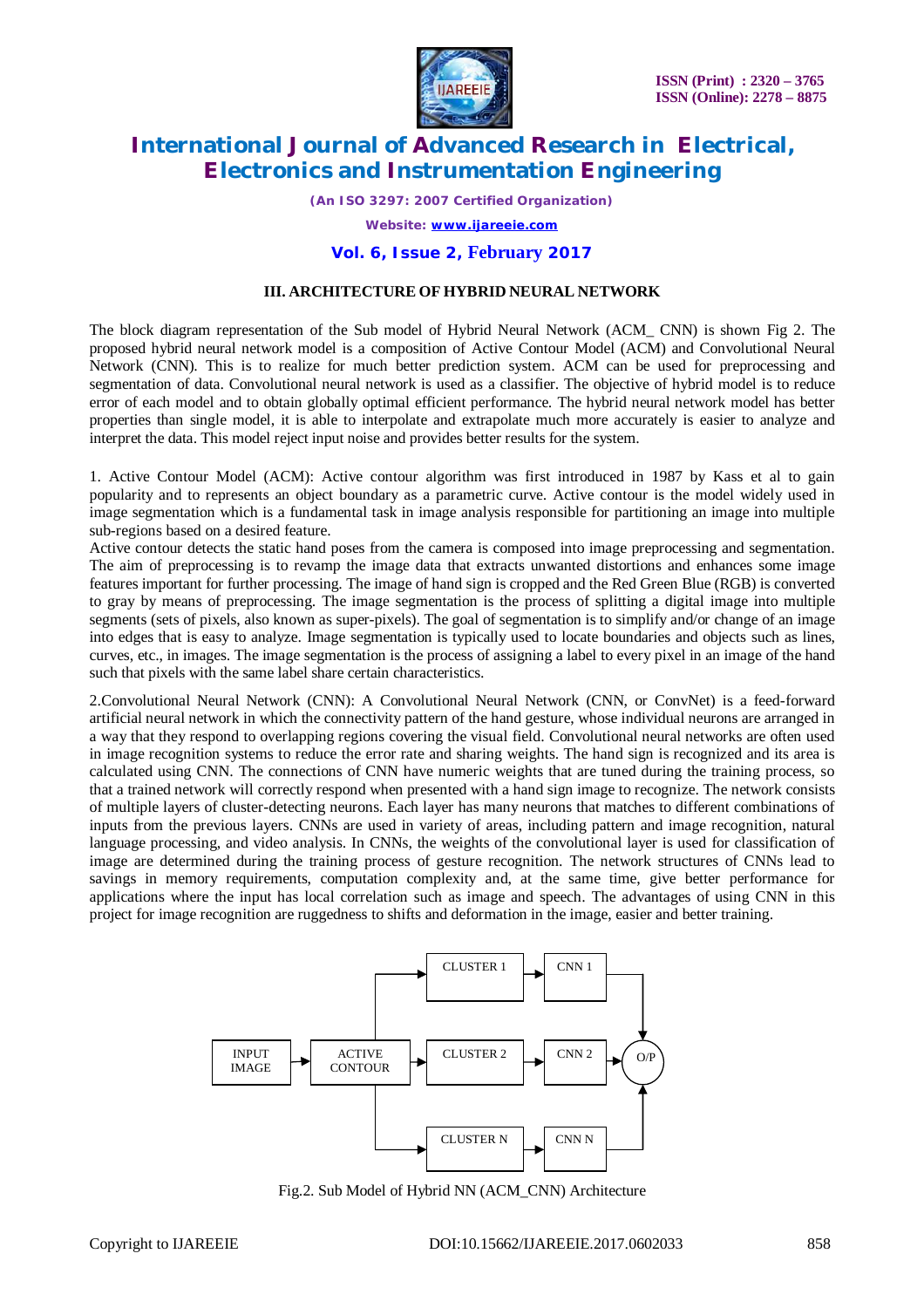

*(An ISO 3297: 2007 Certified Organization)*

*Website: [www.ijareeie.com](http://www.ijareeie.com)*

#### **Vol. 6, Issue 2, February 2017**

#### **IV.METHODOLOGY**

1. Image Acquisition: The image is captured in real time by using web camera the gesture is captured and recognized. 2. ImagePreprocessing: The image is preprocessed to get suitable input image to recognize the gesture some preprocessing techniques are image conversion and image size conversion. The image conversion is performed at color level such as RGB to gray level. The image can be converted based on the requirement.

3. Image Segmentation: The segmentation process is used to detect or segment the origin of interest in an image. Segmentation operation can be done by threshold method. Threshold can be fixed based on the required object by segmentation. In proposed methodology, segmentation is used to detect and segment level of hand. The skin color or hand color is given as the input for thresholding. The segmented hand is converted to binary image.



Fig.3. Original hand image for Have a nice day

4. Feature Extraction: The extracted features are described as follows:

- Extrema Points The feature is extracted based on the extrema points in edge of the object. For every binary object will have an extrema points.
- Area Area can be calculated for the white pixels in the binary image. The white pixels represents the hand image.
	- Centroid Centroid point has been calculated from an object center points.

5. Testing Phase: The test image of the hand gesture is proposed by processing and segmentation. The extracted features of the test image is given to the CNN phase and the input features are compared with stored features in a databases. It classifies the gesture based on features.

6. Training Phase: The set of samples are taken for each and every gestures and their features are stored in the neural network system. Likewise all the gestures are trained and their features are stored in neural network.

#### **V. RESULT AND DISCUSSION**

The experiments in hybrid NN were carried out to test performance in comparison with that of convolutional neural network. ACM divides the input data into clusters, in order to improve the accuracy. Each cluster has CNN stages. The product of each CNN with ACM output is found to produce the recognition output. All the simulation results were generated using the MATLAB (version 2013a). The hybrid model is an effective and accurate. The figures shows the image of pre-processing and segmentation in which it is described within 256x256 pixel values as programmed. The segmentation of hand and pre-processing result is shown below: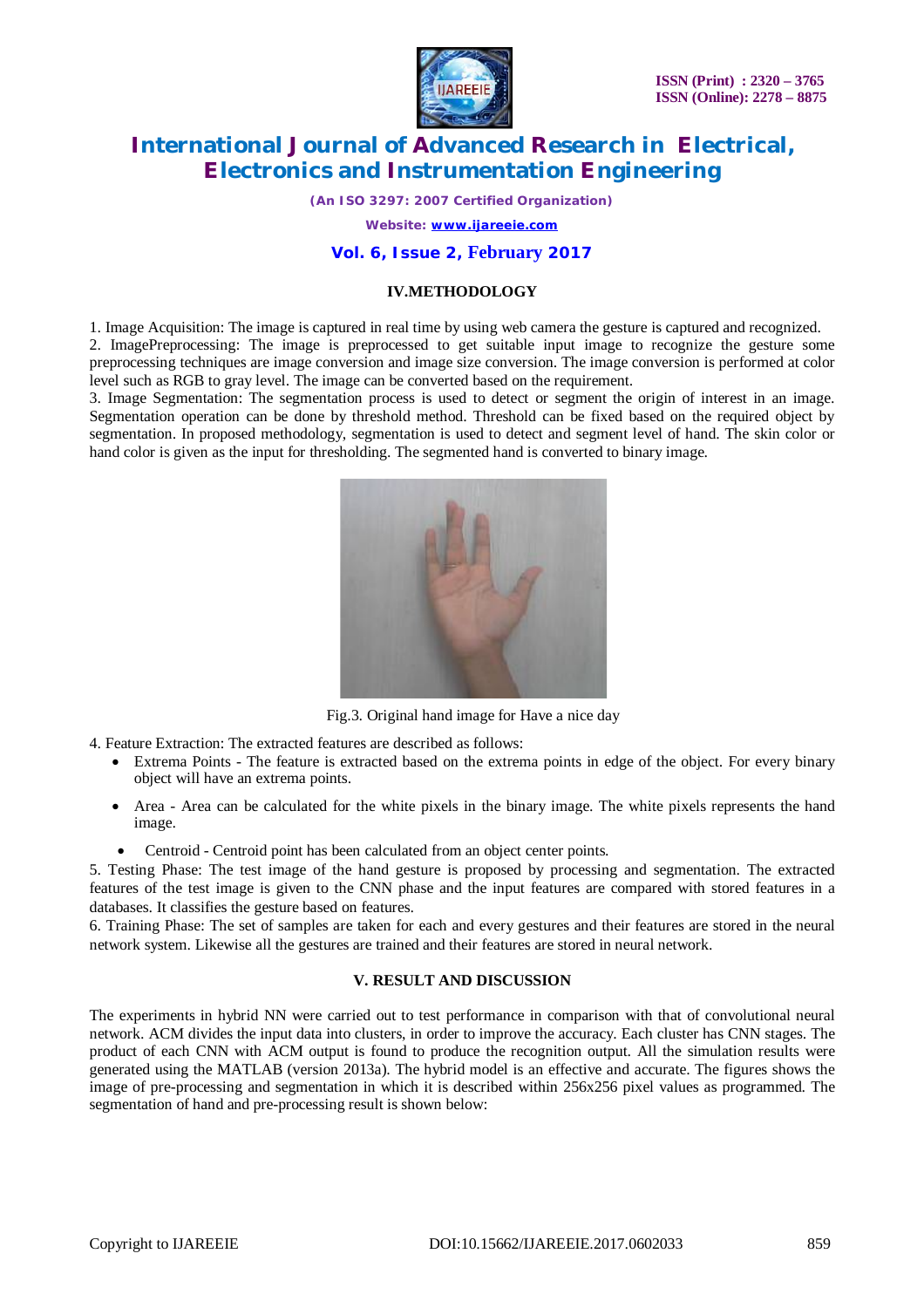

*(An ISO 3297: 2007 Certified Organization) Website: [www.ijareeie.com](http://www.ijareeie.com)*





Fig. 4. Pre-processed image of Have a nice day

The Fig. 3 shows the original image of the hand gesture for the sign 'Have a nice day'. Fig. 4 shows the pre-processed image and the x axis and y axis represents the pixels of range within 250\*250. The actual colour image Red Green Blue (RGB) is converted into grey. The x axis and y axis shows the values of pixels according to the area which is calculated for the image one is 13342 using the threshold value of 0.58 as shown in Fig. 5.



Fig.5. Segmented image of Have a nice day

Edges of the image is processed by means of active contour and classified using convolutional neural network. From Fig 6, it is easy to convey the information about the gesture sign to the deaf people that the sign is 'God Bless You' in 4 languages such as English, Tamil, Hindi and Telugu.

# **Conversion of Languages**

## Have a nice day!

English